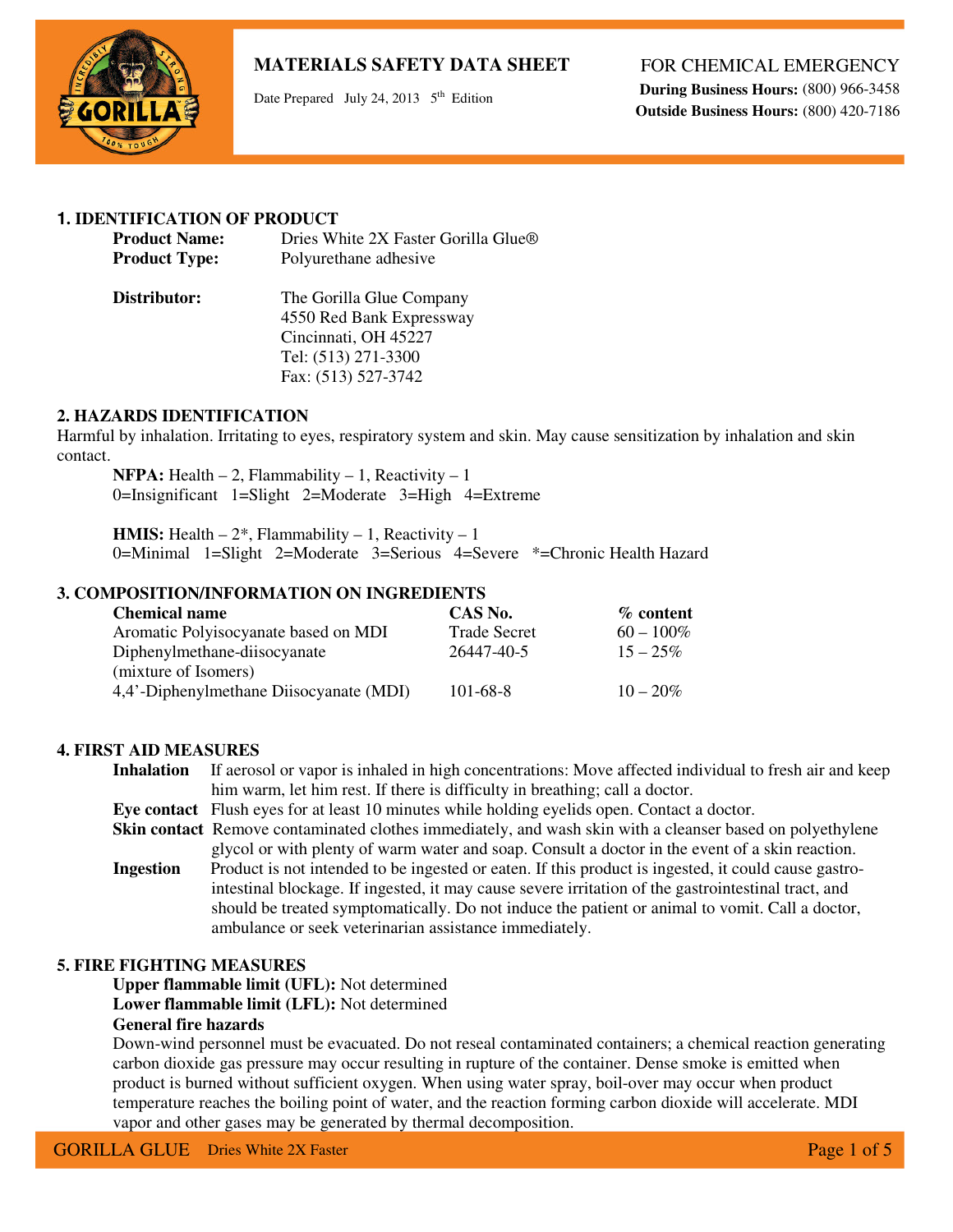

Date Prepared July 24, 2013  $5<sup>th</sup>$  Edition

## FOR CHEMICAL EMERGENCY

**During Business Hours:** (800) 966-3458  **Outside Business Hours:** (800) 420-7186

#### **Special hazards in fire**

In case of fire, formation of carbon monoxide, carbon dioxide, nitrogen oxide, isocyanate vapor, and traces of hydrogen cyanide is possible.

## **Extinguishing Media**

Carbon dioxide, dry powder, and foam. In cases of large scale fires, alcohol-resistant foams are preferred. If water is used, it should be used in very large quantities. The reaction between water and isocyanate may be vigorous. **Required special protective equipment for fire-fighters** 

Fire fighters should wear full-face, self-contained breathing apparatus and impervious protective clothing. Fire fighters should avoid inhaling any combustion products.

## **6. ACCIDENTAL RELEASE MEASURES**

#### **Personal precautions**

Wear full-protective clothing and respiratory protection as required maintaining exposures during clean-up below the applicable exposure limits.

## **Environmental precautions**

Do not discharge spillage into drains.

## **Clean-up procedures**

Remove mechanically; cover remainders with wet absorbent material (e. g. sand, earth, sawdust). After approx. 15 min. transfer to waste container and do not seal (evolution of CO2). Keep damp in a safe ventilated area for several days.

#### **7. HANDLING AND STORAGE**

#### **Handling**

Avoid contact with skin and eye. Do not smoke, eat and drink at the work-place.

Ventilation: If vapor or mist is generated during processing or use, local exhaust ventilation should be provided to maintain exposures below the applicable limits.

Personal protection: see Section 8.

## **Storage**

Keep product away from sources of alcohols, amines, or other materials that react with isocyanates. Avoid prolonged heating above 160°C/320°F. Store the product in tightly closed containers in a well-ventilated place and in accordance with national regulations. Keep out of reach of children and animals.

## **8. EXPOSURE CONTROLS/ PERSONAL PROTECTION**

For exposure controls see Section 15.

# **Component exposure limits**

|                                   | CAS no. Type |                       | ppm  | mg/m <sup>3</sup> |
|-----------------------------------|--------------|-----------------------|------|-------------------|
| 4,4'-Diphenylmethane diisocyanate |              | 101-68-8 OSHA PEL     | 0.02 |                   |
|                                   |              | ACGIH (TLV-TWA) 0.005 |      |                   |

#### **Personal protection equipment**

General: Wear suitable protective clothing, protective gloves and protective goggles/mask. **Suitable materials for safety gloves:** 

Natural rubber/natural latex  $- NR$  ( $>= 0.5$  mm)  $Polychloroprene - CR (= 0.5mm)$ Nitrile rubber – NBR  $(>= 0.35$ mm) Butyl rubber – IIR  $(>= 0.5$  mm) Fluorinated rubber – FKM  $(>= 0.4$  mm)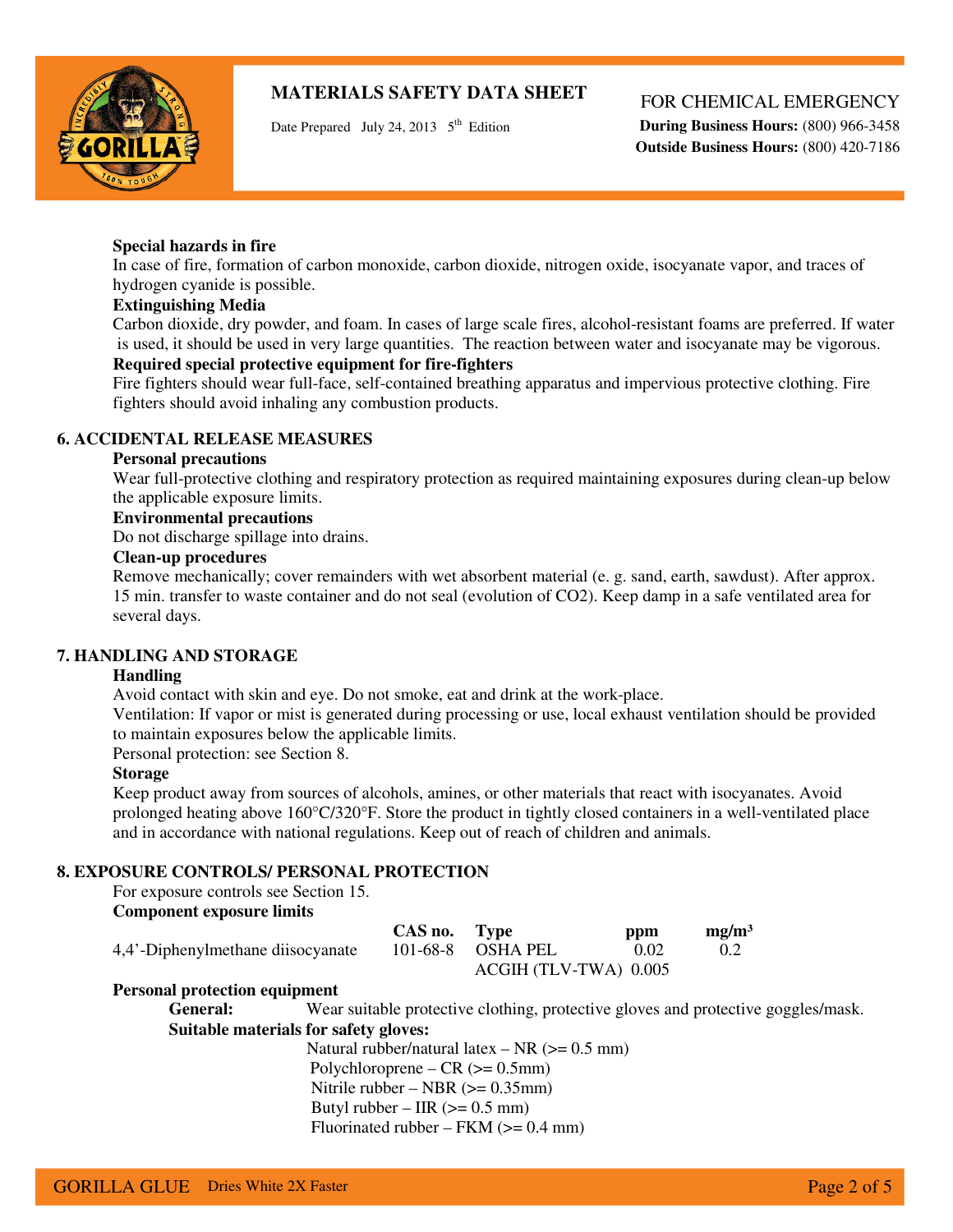

Date Prepared July 24, 2013  $5<sup>th</sup>$  Edition

## FOR CHEMICAL EMERGENCY

**During Business Hours:** (800) 966-3458  **Outside Business Hours:** (800) 420-7186

# **Personal protection equipment (continued)**

**Respiratory protection** Required in insufficiently ventilated working areas and during spraying. An airfed mask, or for short periods of work, a combination of charcoal filter and particulate filter is recommended.

**Eyes protection** Chemical goggles or full face shields are recommended. An eyewash fountain and safety shower should be available in the work area. Contact lenses should not be worn when working with this product.

**Skin protection** Wear special gloves and working clothes to avoid skin irritation or sensitization. Depending on operation, chemical resistant boots, overshoes, and apron may also be required.

**Suitable materials for clothing**: Polyethylene/ethylene vinyl alcohol laminates (PE/VAL) has been reported as an effective material of construction for chemical protective clothing for MDI.

# **9. PHYSICAL AND CHEMICAL PROPERTIES**

| Physical form Liquid                                                                     |  |
|------------------------------------------------------------------------------------------|--|
| $Color \dots \dots \dots \dots \dots \dots \dots \dots \dots \dots \dots \dots$          |  |
| <b>Odor</b> Weak, aromatic                                                               |  |
| <b>Boiling point</b> > 300 °C                                                            |  |
| <b>Flash point</b> Approx. 198 <sup>o</sup> C                                            |  |
| <b>Vapour pressure.</b> < 0,00001 mbar at 20 $\degree$ C (diphenyl-methane-diisocyanate) |  |
| <b>Specific gravity</b> Approx. 1.12 g/cm <sup>3</sup> at 20 <sup>o</sup> C              |  |
| Viscosity 3,800 – 6,000 mPa.s at $25^{\circ}$ C (Brookfield sp. 6/20 rpm)                |  |
| <b>Solubility in water</b> Insoluble, reacts with water                                  |  |
| <b>Percent VOC</b> 1.75%, does not contain any solvents. (20g/L SCAQMD Compliant)        |  |
| <b>Pour point</b> Approx -12 <sup>o</sup> C                                              |  |
|                                                                                          |  |

## **10. STABILITY AND REACTIVITY**

## **Stability**

The product is stable under the recommended handling and storage conditions (see section 7).

## **Hazardous decomposition products**

By exposure to high temperature, hazardous decomposition products may develop, such as isocyanate vapor and mist, carbon dioxide, carbon monoxide, nitrogen oxides, and traces of hydrogen cyanide.

## **Hazardous reaction**

Exothermic reaction with amines and alcohols; reacts with water forming heat,CO2, and insoluble polyurea. The combined effect of CO2 and heat can produce enough pressure to rupture a closed container.

## **11. TOXICOLOGICAL INFORMATION**

**Acute Oral Toxicity** LD50 rat: > 2,000 mg/kg **Acute Inhalation Toxicity** LC50 rat: 490 mg/m³, aerosol, 4 h **Skin Irritation** rabbit, slight irritant

**Inhalation** Over-exposure may cause irritating effects on nose throat and respiratory tract.

**Skin contact** Prolonged or repeated contact may result in tanning and irritating effects.

**Eye contact** Over-exposure may cause irritating effects on eyes.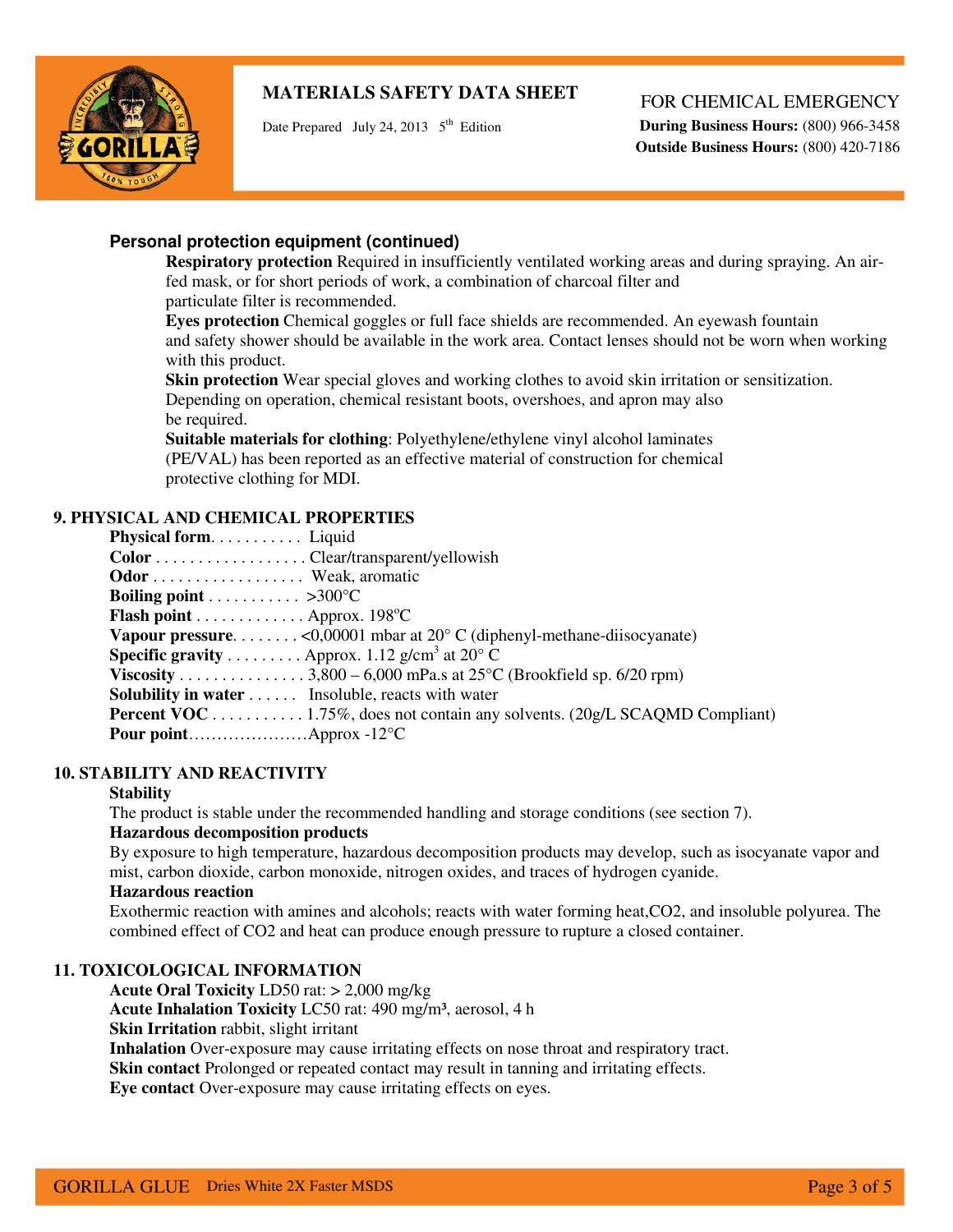

Date Prepared July 24, 2013  $5<sup>th</sup>$  Edition

FOR CHEMICAL EMERGENCY

**During Business Hours:** (800) 966-3458  **Outside Business Hours:** (800) 420-7186

## **12. ECOLOGICAL INFORMATION**

Do not allow the product to escape into waters, wastewater or soil. **Biodegradability** 0% after 28 days **Bioaccumulation** Does not bioaccumulate. **Acute toxicity to fish** LC50 > 10,000 mg/l (96 hrs.) **Toxicity for daphnia** <br>**EC 50 > 1,000 mg/l (24 hrs.)**<br>**Acute toxicity to bacteria** <br>**EC 50 > 3,217 mg/l (24 hrs.)**  $EC 50 > 3,217$  mg/l (24 hrs.)

## **13. DISPOSAL CONSIDERATIONS**

The product remnants are classified as chemical waste. Dispose of waste according to Local, State, Federal, and Provincial Environmental Regulations.

## **14. TRANSPORTATION INFORMATION**

**No classification assigned to:** Land transport (DOT) / Sea transport (IMDG) / Air transport (ICAO/IATA) Other information: This product is not dangerous cargo. Avoid heat above 50°C. Keep dry. Keep separated from food items.

## **15. REGULATION INFORMATION**

This product and its components are listed on the TSCA 8(b) inventory. **United States Federal Regulations**  OSHA Hazcom Standard Rating: Hazardous US. Toxic Substances Control Act: Listed on the TSCA Inventory. US. EPA CERCLA Hazardous Substances (40 CFR 302): **Components** 

4,4'-Diphenylmethane Diisocyanate (MDI)

**SARA Section 311/312 Hazard Categories:** Acute Health Hazard, Chronic Health Hazard

**US. EPA Emergency Planning and Community Right-To-Know Act (EPCRA) SARA Title III Section 302 Extremely Hazardous Substance (40 CFR 355, Appendix A): Components**  None

**US. EPA Emergency Planning and Community Right-To-Know Act (EPCRA) SARA Title III Section 313 Toxic Chemicals (40 CFR 372.65) - Supplier Notification Required:** 

#### **Components**

Polymeric Diphenylmethane Diisocyanate (pMDI) 4,4'-Diphenylmethane Diisocyanate (MDI)

## **US. EPA Resource Conservation and Recovery Act (RCRA) Composite List of Hazardous Wastes and Appendix VIII Hazardous Constituents (40 CFR 261):**

If discarded in its purchased form, this product would not be a hazardous waste either by listing or by characteristic. However, under RCRA, it is the responsibility of the product user to determine at the time of disposal, whether a material containing the product or derived from the product should be classified as a hazardous waste. (40 CFR 261.20-24)